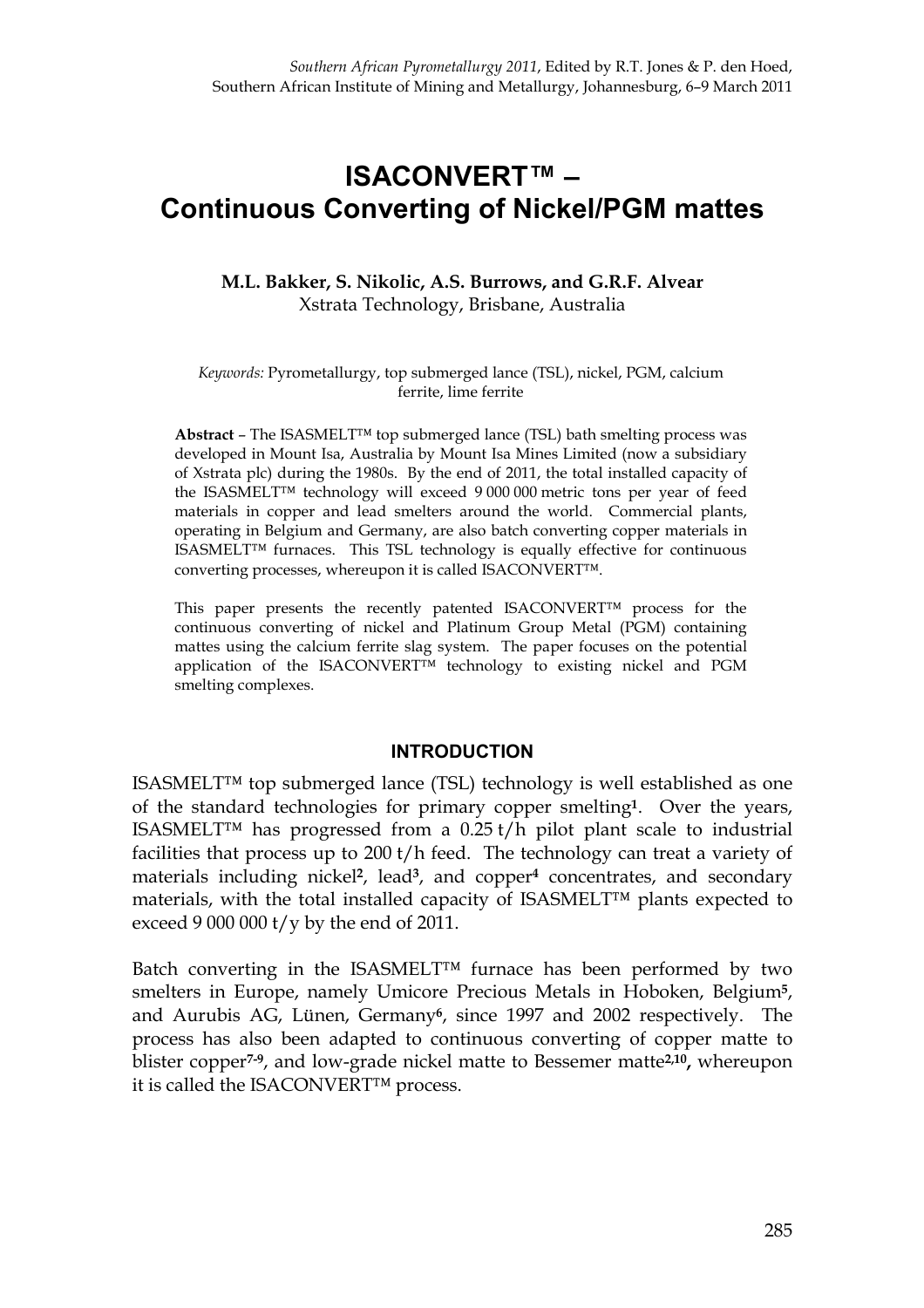## **DEVELOPMENT OF THE NICKEL / PGM ISACONVERT™ PROCESS**

The ISACONVERT™ process shares many design features with the ISASMELT™ furnace**6**. It can readily be enclosed to minimize emissions to the surrounding environment. It uses the TSL injection technology to provide highly efficient mixing and reaction of solid matte and flux, which can be charged through the roof of the furnace. The use of advanced process control systems results in the furnace operation being largely automated. Being a vertical furnace, very little floor space is required to accommodate the plant and so it can generally be easily retro-fitted into existing smelting facilities to either augment or replace existing technology. The significantly reduced off-gas volume from the ISACONVERT™ process, when compared to Peirce-Smith technology, results in lower capital and operating costs for off-gas collection and cleaning systems**6**.

This technology has now been applied by Xstrata Technology (XT) for the continuous converting of low-grade nickel/PGM matte to high grade Bessemer matte – the patented Nickel ISACONVERT™ process. Analogous to the ISACONVERT™ process for copper, the Nickel ISACONVERT™ process also employs the calcium ferrite slag system.

## **NICKEL / PGM ISACONVERT™ PROCESS CONCEPT**

The feed to a PGM smelter typically consists of nickel-copper sulfides and refractory oxide materials**11**. The product from smelting PGM smelter feeds is generally a high iron containing smelter matte which is further processed, almost exclusively using multiple units of Peirce-Smith converters, to produce finished, low iron containing matte, often referred to as 'Bessemer matte'. The exception is the Anglo Platinum Waterval smelter in South Africa, where the Anglo Platinum Converting Process (ACP) is employed**12**.

Continuous PGM matte converting is not a new concept and has been investigated previously for improving productivity and emission control compared to the traditional Peirce-Smith batch converters. As noted above, the ACP plant has already commercialised this process concept.

XT has investigated nickel/PGM matte converting with the ISACONVERT™ technology**2,8,13,14** and produced mattes containing less than 4 wt% iron successfully on the pilot scale. The ISACONVERT™ process for treating PGM matte is a continuous converting process with matte and air/oxygen fed continuously to the bath. The bath consists of matte and slag at the product compositions at all times. The operating conditions effectively fix the process at what is, for Peirce-Smith converters, the end point of the converting reactions.

286 Figure 1 shows how the ISACONVERT™ could be integrated into the flowsheet of an existing smelting facility to treat PGM matte. Granulated smelting furnace matte feed, limestone flux, purchased feed, furnace dusts, fuel, air, and oxygen would be fed continuously to the ISACONVERT™ furnace. The product liquid, low-iron Bessemer matte would be tapped periodically from the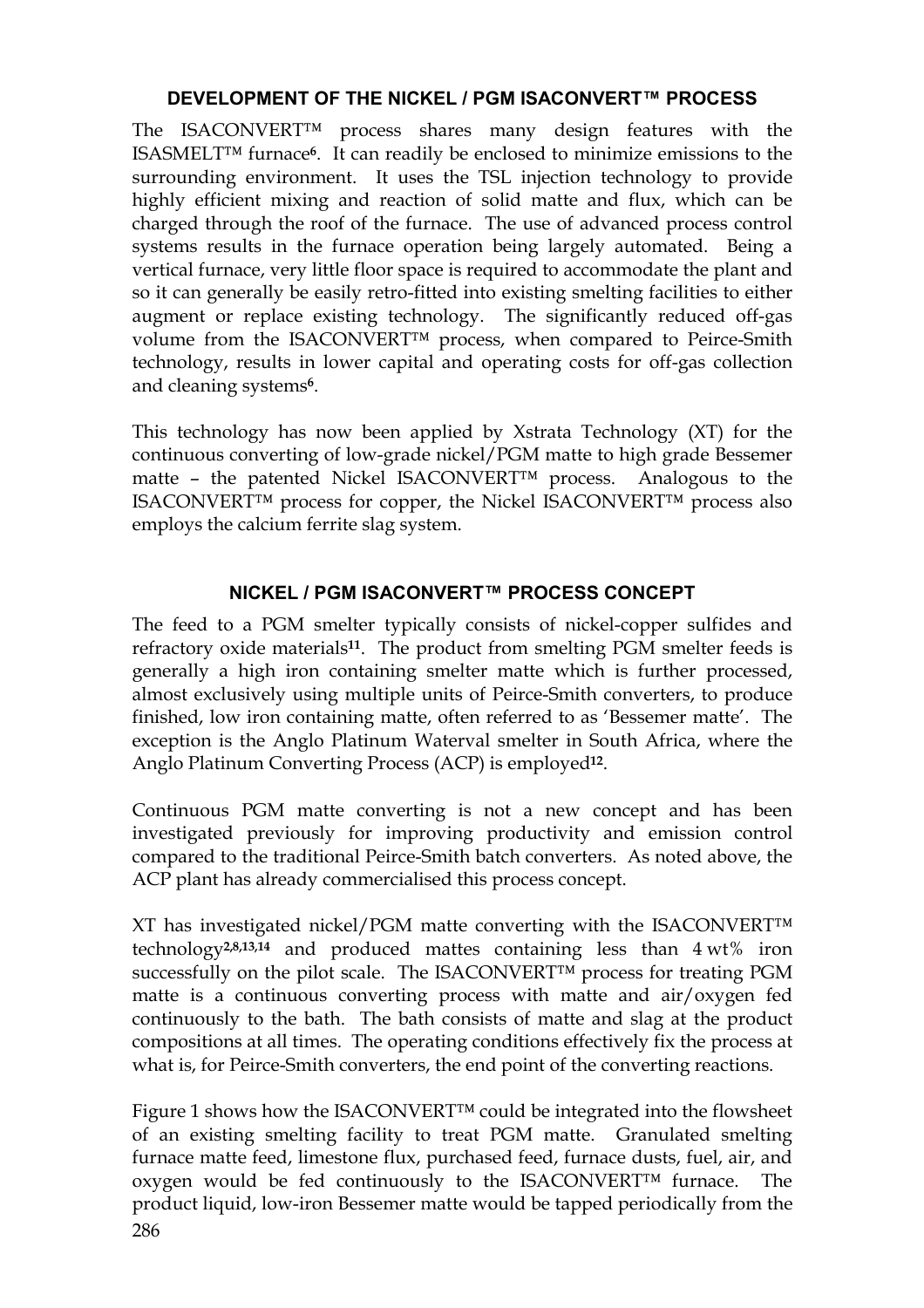matte tap-hole and, depending on downstream refinery requirements, the matte may be either granulated or slow-cooled.



**Figure 1:** Process Block Diagram for the Nickel/PGM ISACONVERT™ Process

Slag would be tapped through a separate tap-hole and returned to the primary smelting plant for recovery of the metal values. Off-gases from the ISACONVERT™ furnace would be directed to a waste-heat boiler for energy recovery, and de-dusted using an electro-static precipitator before being sent to either an existing gas treatment facility or to a dedicated sulfuric acid plant for sulfur capture. All dusts collected from the gas handling systems would be recycled to the ISACONVERT™ furnace.

The ISACONVERT™ process presented in Figure 1 offers two principal advantages compared with the traditional batch Peirce-Smith converting:

Firstly, the ISACONVERT™ process generates a constant volumetric flowrate of off-gas, containing a high level of  $SO<sub>2</sub>$  that can readily be treated in a conventional sulfuric acid plant. This is an important benefit, considering the stringent environmental regulations affecting both current and future plant emissions and in-plant hygiene. While fitting tight converter hoods remains a potential option to capture Peirce-Smith converter off-gas, this approach, coupled with the additional need for secondary hooding to control fugitive emissions, is typically a high-cost option. The ISACONVERT™ offers a onestep, one-furnace converting process that can utilize high levels of oxygen enrichment coupled with minimal air dilution.

Secondly, the ISACONVERT<sup>™</sup> process offers the use of solid matte as the feed material, thus eliminating molten matte ladle transfers, and further reducing the potential for fugitive emissions, with a resulting improvement in plant hygiene. The use of solid feed also allows decoupling of the smelting and converting steps, giving added flexibility and simplifying the maintenance and operational aspects of the smelter.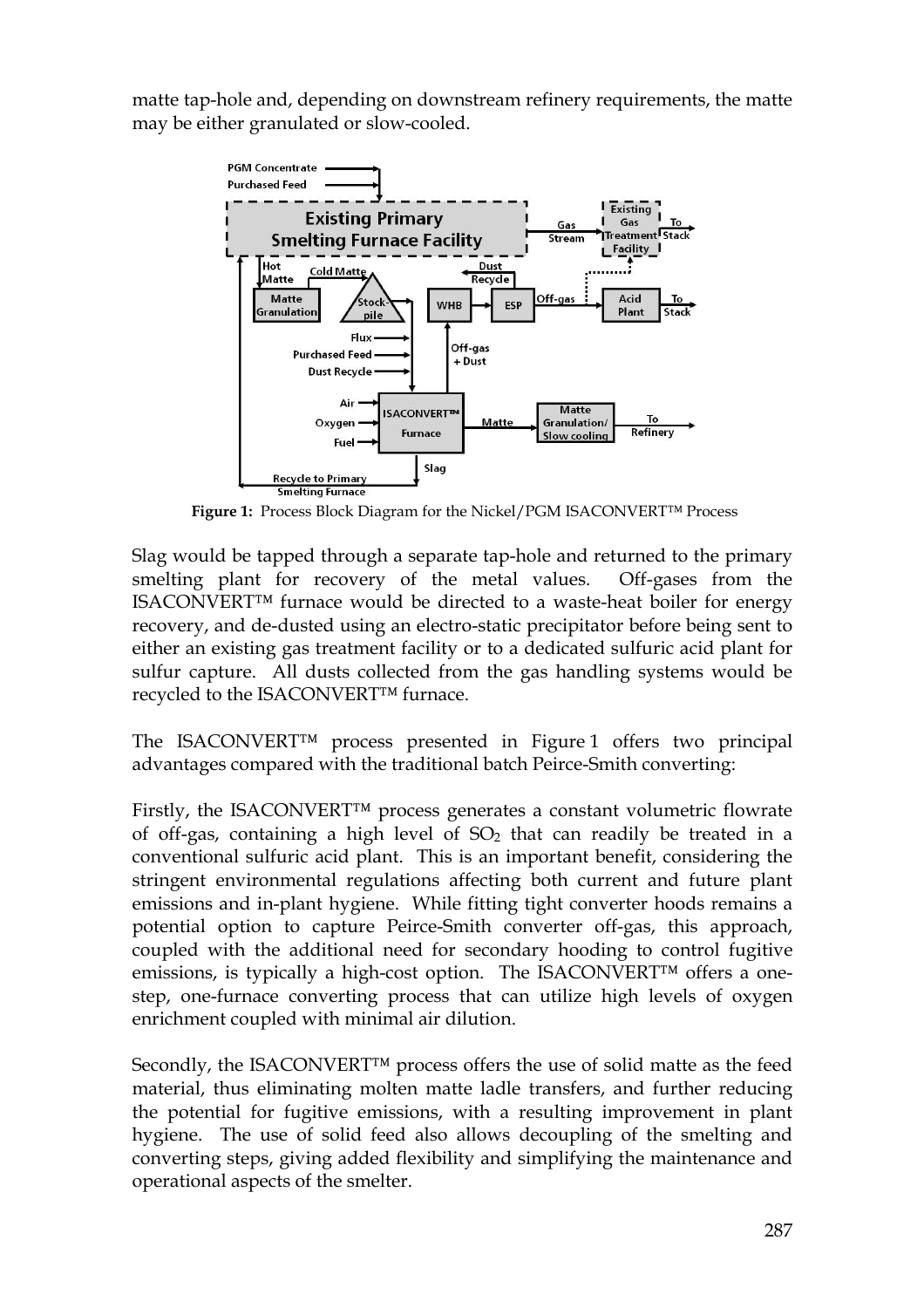### **CONTINUOUS CONVERTING PROCESS SLAG CHEMISTRY**

#### **Current PGM matte converting slag chemistry**

Both the batch Peirce-Smith converter and the continuous ACP nickel matte converting processes use an iron-silicate (fayalite) based slag system. Peirce-Smith converting furnaces typically convert molten primary smelting furnace matte to a final matte product containing 1–3 wt% iron. Rapid precipitation of magnetite (predominately nickel-ferrite) in slag restricts Peirce-Smith converters to an endpoint of approximately 2 wt% iron in matte. Some operators solidify the remaining slag within the Peirce-Smith converter vessel before continuing the blowing cycle, to lower iron in matte levels**15**. The practice of solidification during final blowing generates a mush of silica and magnetite-saturated slag that holds within it final product matte that can only be recovered through the start of a new converting cycle**15**, generating process inefficiencies. Operation that is continued below 2 wt% iron in matte, without solidification of the slag, results in either excessive magnetite/slag entrainment within the product matte or increased furnace build-up**15**.

The original flowsheet for the ACP involved two-stage batch production of Bessemer matte: a first stage to lower the iron in matte content to  $\sim$ 13 wt%, and the second stage to lower it to  $\sim 3 \text{ wt}$ % iron in matte<sup>12</sup>. Due to difficulties associated with determining starting points for the second stage of converting, slag eruptions occurred due to over-oxidation of the bath**12**. The batch nature of the process resulted in poor or incomplete mixing, which led to nonequilibrium stratification of the melts within the furnace. Subsequent rapid mixing of the melt layers due to bath perturbations resulted in explosive foaming of the bath contents at low iron in matte levels**12**. For these reasons, and to maintain a constant high-strength  $SO<sub>2</sub>$  gas stream to their off-gas processing facility, the ACP was modified to a continuous process; with granulated matte continuously fed to the furnace and converting at an endpoint of 3 wt% iron in matte**12**.

Preliminary pilot-plant test-work campaigns for the ISACONVERT™ process used iron-silicate based slags for treating two different matte feeds, as shown in Table I. Final mattes produced contained between 0.7–13 wt% iron from Matte 1 feed**<sup>14</sup>** and 2.2–10 wt% iron from Matte 2 feed**2,8**. The results of the ironsilicate slag converting test-work campaigns highlighted that production of mattes containing less than 2 wt% iron, required the temperature of the process to be increased substantially to maintain fluidity of the iron-silicate slag. XT therefore investigated the applicability of a calcium-flux based slag system, as used successfully in the copper ISACONVERT™ process.

| Element | Matte 1 Average (wt%) | Matte 2 Average (wt%) |
|---------|-----------------------|-----------------------|
|         | 16.2                  | 44.5                  |
|         | 10.6                  | Q 7                   |
|         | 0.53                  | 2.9                   |
| Fe      | 40.1                  | 25.3                  |
|         | 26.9                  | 172                   |

**Table I:** Primary Smelting Nickel/PGM Matte Composition used in ISACONVERT™ Trials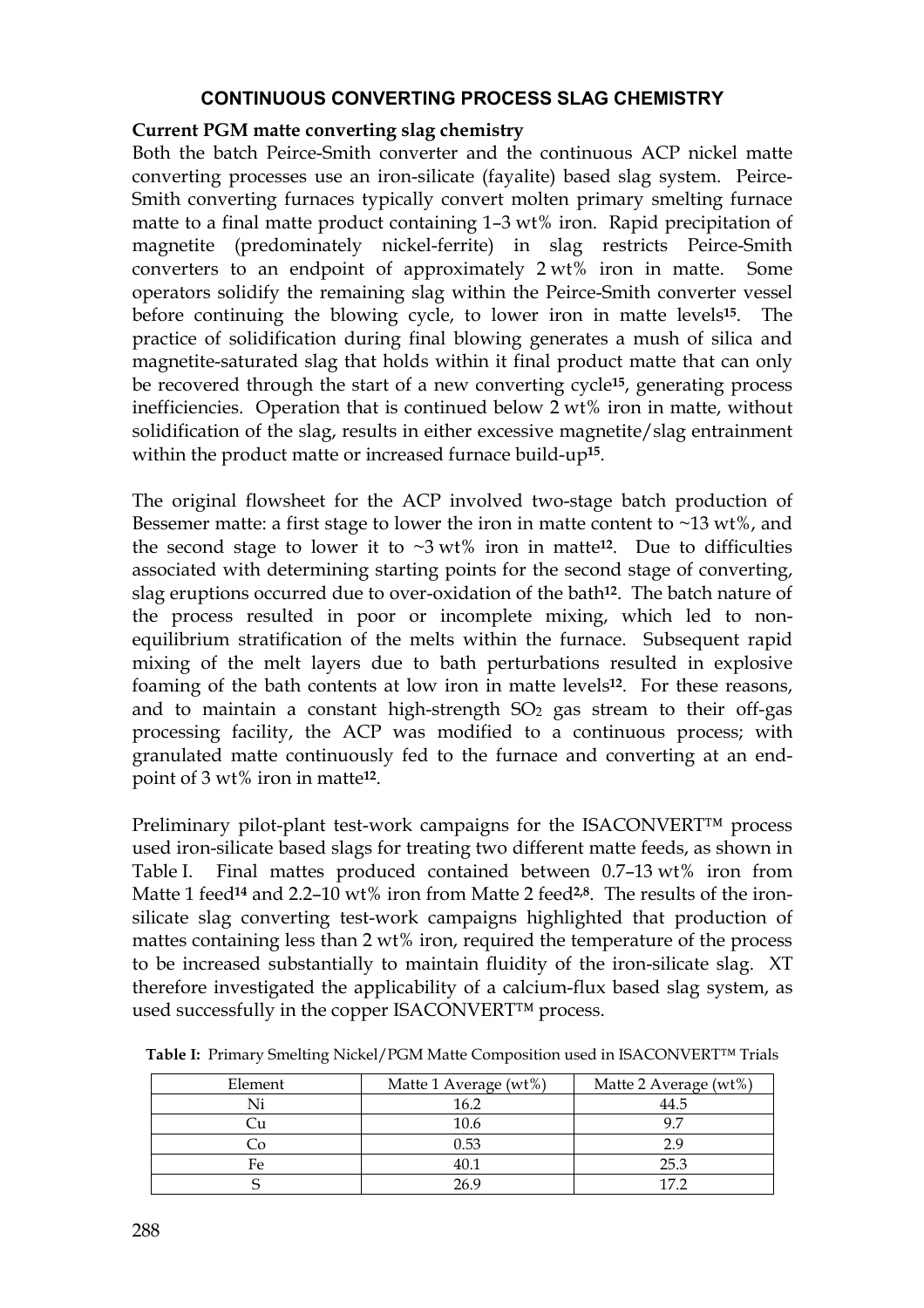## **ISACONVERT™ Nickel/PGM Converting Slag Chemistry**

The calcium ferrite slag system has been successfully applied to continuous copper converting technologies since the mid 1970s**16**. The beneficial properties of calcium ferrite slags, for copper converting, were established and outlined in the 1980s by the research of Yazawa**17-18** and Takeda**19**. These include the ability of the liquid phase to contain higher ferric iron concentrations at high oxygen potentials, lower slag volume, lower valuable metal losses, and greater fluidity.

These beneficial properties were investigated and confirmed by the lab-scale research work of Font**<sup>20</sup>** and Henao**21**, indicating higher valuable metal recovery (Ni, Cu, and Co – which carry PGM components) whilst also increasing the distribution of impurity elements (As and Sb) to the slag. XT used the thermodynamic modelling package FactSage**<sup>22</sup>** to confirm that the beneficial properties of the calcium ferrite system, in terms of fluidity and ferric iron capacity, also applied to the process of converting nickel/PGM mattes.

Nickel matte converting using calcium ferrite slag at the commercial scale has been successfully applied by Stillwater Mining Company (SMC) in batch Top Blown Rotary Converters (TBRC), producing a Bessemer matte containing about 2 wt% iron**<sup>11</sup>** since 1991. The TBRC process at SMC originally used an iron-silicate based slag for converting, but experienced sudden slag foaming at low iron in matte levels, from over-oxidation, causing loss of charges and potential threats to the safety of the equipment and the operators**23**. SMC consequently altered their process slag chemistry by adding lime-based flux instead of silica, thereby avoiding the formation of unstable bath conditions.

Considering the successful application of calcium ferrite slags to batch nickel matte converting at SMC, and the proven ability of the ISACONVERT™ and other processes to use calcium ferrite slags for copper production**5-7,16**, the application of this slag system to a continuous TSL process for nickel/PGM matte production was investigated by XT through pilot-scale test-work.

The objective of the pilot-scale converting test-work was to confirm and demonstrate the nickel/PGM matte ISACONVERT™ process chemistry for converting high-iron primary smelting matte feed to low-iron Bessemer matte, utilising a calcium ferrite based slag. The tests involved converting solid matte (refer to Matte 2 composition in Table I), with the addition of limestone flux to the pilot furnace at a rate of 100–150 kg/h of 'as received' solid matte. The details of the ISACONVERT™ pilot-plant facility have been published elsewhere**8**. The pilot-plant tests revealed that fluid slags were produced under all test conditions.

### **ISACONVERT™ TEST-WORK RESULTS**

The target grade for nickel/PGM Bessemer matte is typically matched to the requirements of the downstream refinery that specifies the permissible level of iron and sulfur within the matte. A comparison of the matte grade with respect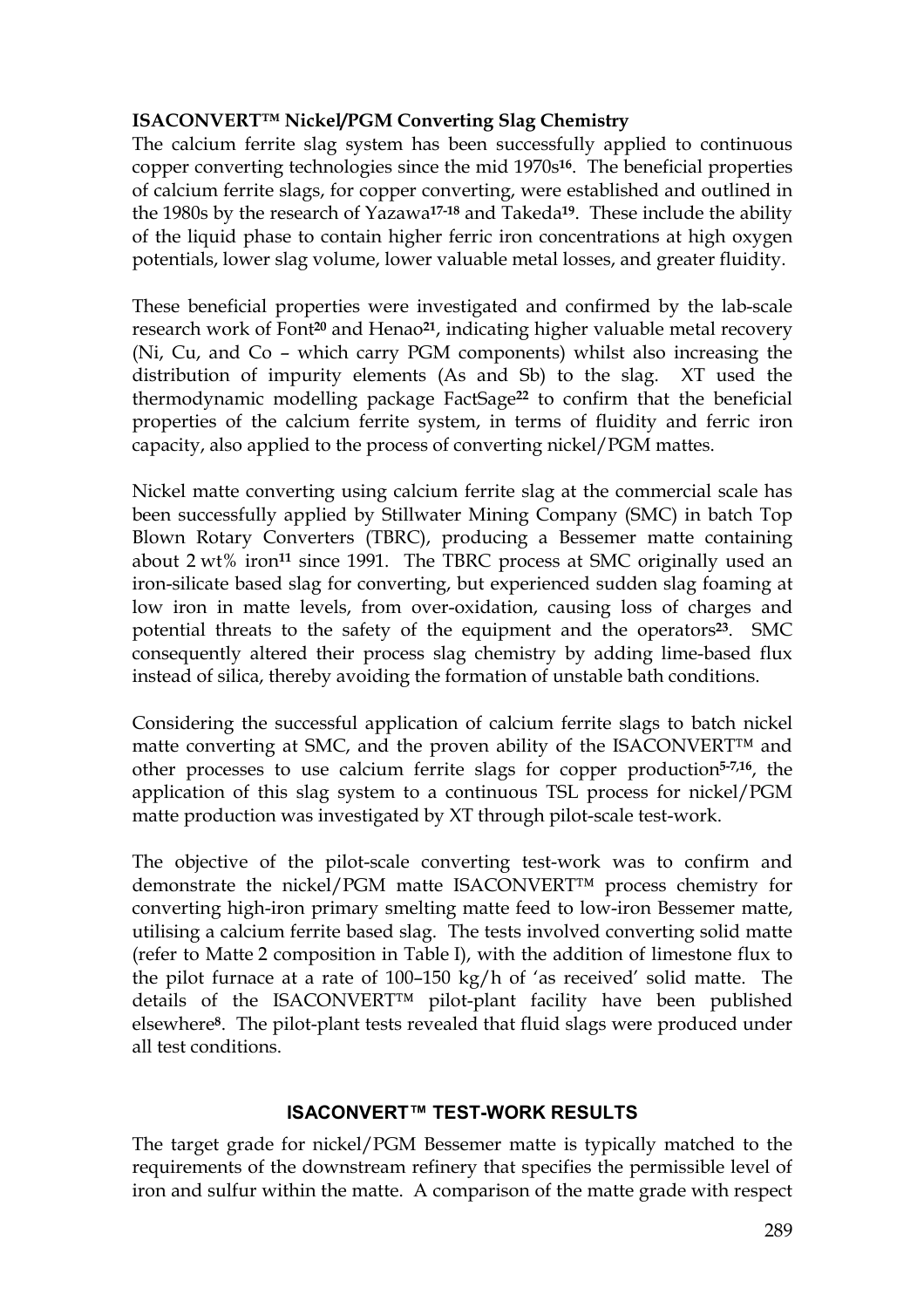to the concentration of iron within the matte, between the ISACONVERT™ calcium ferrite process test work and Peirce-Smith converters and a TSL using iron-silicate slag, is shown in Figure 2. Sources for the Peirce-Smith converting and TSL iron-silicate slag data included:

- Results from TSL iron-silicate slag matte converting pilot-plant tests conducted by XT**2,8**;
- Results from a sampling campaign of a Peirce-Smith converter blow at:
	- The Xstrata Nickel Falconbridge smelter<sup>24</sup>; and
	- o The Vale Inco Thompson smelter**25**.



**Figure 2:** Matte grade (Ni+Cu+Co, wt%) as a function of iron in matte

At a fixed iron-in-matte concentration, the ISACONVERT™ calcium ferrite process produces a matte grade that is over five mass percent richer in nickel, copper, and cobalt, when compared to converting with an iron-silicate slag process. The increased Bessemer matte grade achieved using calcium ferrite slags is a consequence of lower sulfur concentrations within the matte phase, when compared to iron-silicate slags. This is displayed graphically in Figure 3, where the sulfur deficiency within the matte (defined in equation 1 of reference**26**) is compared to the iron concentration in the matte.

Sulfur Deficiency % = 
$$
(S_T - S_{Actual}) / S_T
$$
 [1]

where:

- $S_T$  = Sulfur required to form sulfide phases Ni<sub>3</sub>S<sub>2</sub>, Cu<sub>2</sub>S, Co<sub>9</sub>S<sub>8</sub>, and FeS;
- $S_{Actual}$  = Measured sulfur concentration within the matte phase.

Feed matte to a nickel/PGM converting process is typically sulfur deficient; refer to Table I. Figure 3 shows that iron-silicate nickel/PGM matte converting

290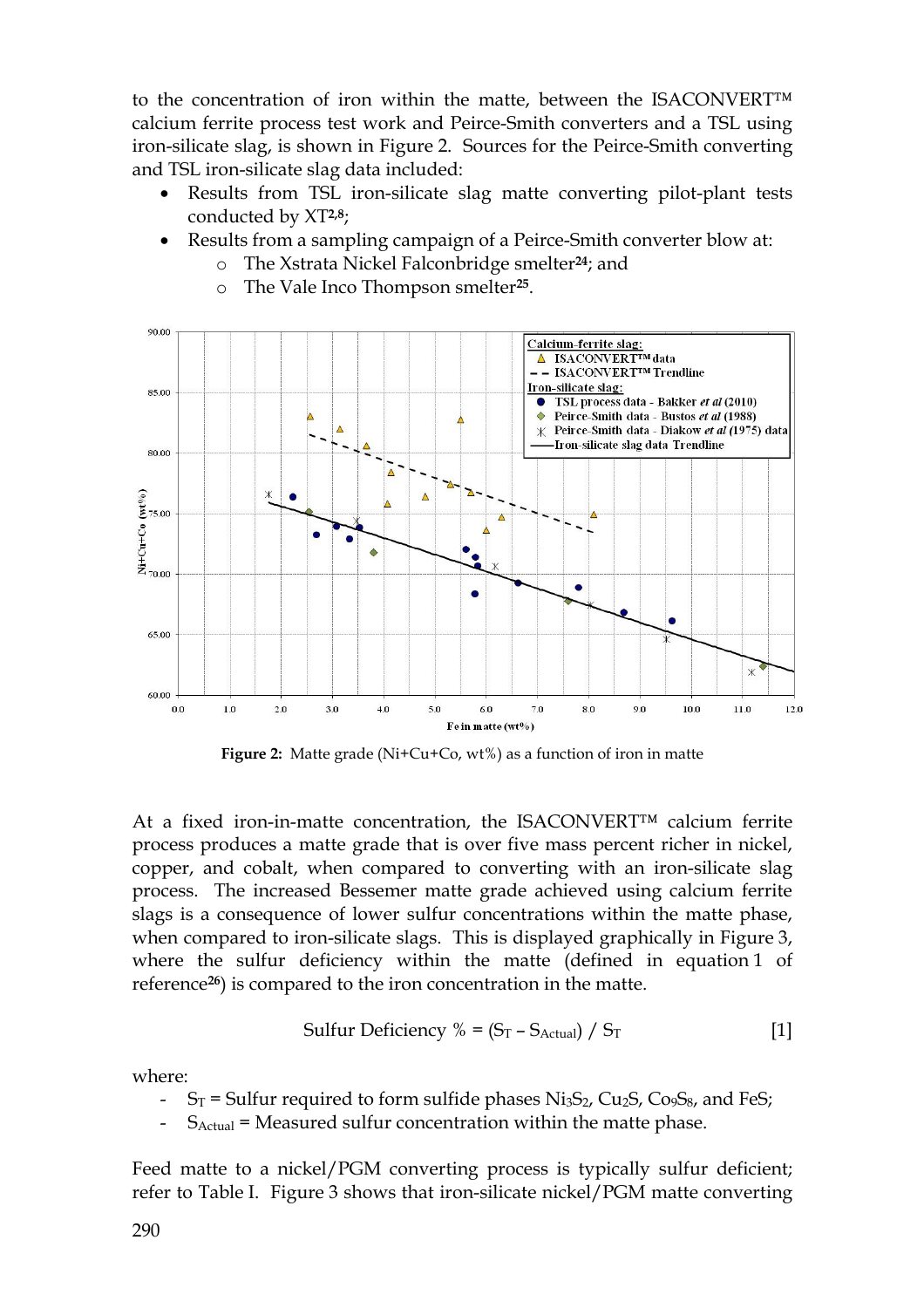processes generate matte that is between 20–30% sulfur-deficient. Even after nitrogen-induced slow cooling, as practised by Vale Inco, sulfur deficiency is normally maximized at approximately 35%**27**. The ISACONVERT™ calcium ferrite slag process, however, allows for the production of a final product matte with an over 45% level of sulfur deficiency.

Mineralogical analysis of Peirce-Smith converter matte has revealed that metallised phases with the Bessemer matte are nickel-dominant and act as collectors for PGMs**28**. XT therefore postulates that the increased metallisation of the ISACONVERT™ process, refer to Figure 3, would also result in increased concentration and deportment of PGMs to the final product Bessemer matte, when compared to Peirce-Smith converting or TSL iron-silicate slag processes. Further pilot-plant test-work will be required to confirm these PGM deportments.



**Figure 3:** Sulfur deficiency in the Bessemer matte as a function of iron in matte

### **CONCLUSIONS**

ISASMELT™ TSL technology is well established for both primary and secondary copper and lead smelting. Batch smelting and converting using ISASMELT™ technology is also well established. The technology is equally effective for continuous converting processes, whereby it is called ISACONVERT™.

The features that make ISACONVERT™ attractive for nickel/PGM converting operations are:

1. Generation of a constant volumetric flowrate of off-gas containing a high level of SO<sup>2</sup> that can be treated in a conventional sulfuric acid plant;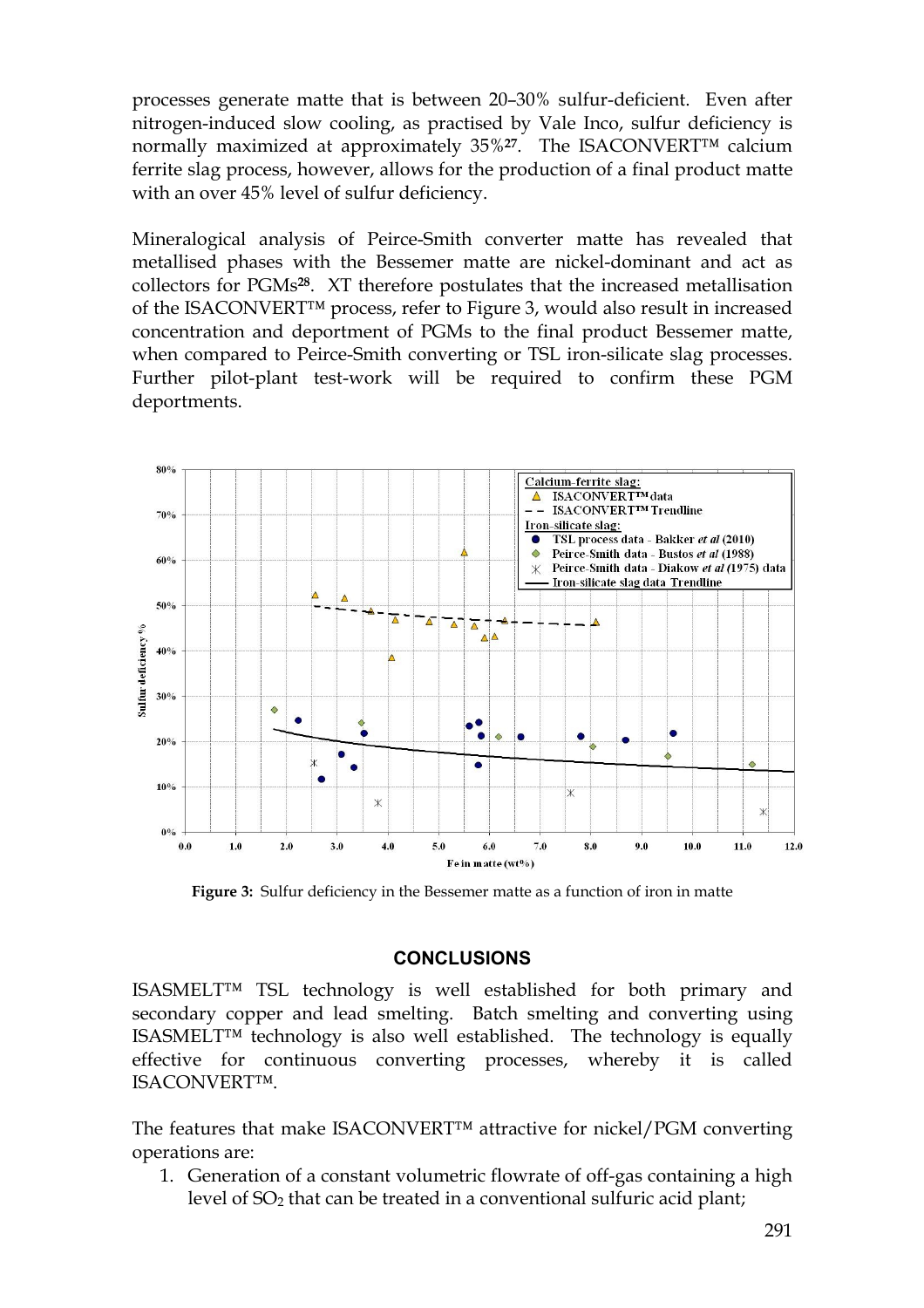- 2. A one-step, one-furnace converting process that can utilize high levels of oxygen enrichment, coupled with minimal air dilution; and
- 3. Solid matte can be used as the feed material:
	- a. Eliminating molten matte ladle transfers, further reducing the potential for fugitive emissions; and
	- b. Allowing for decoupling of the smelting and converting steps, increasing flexibility, and simplifying maintenance and operational aspects of the smelter.

The use of the ISACONVERT™ process for primary smelting furnace matte converting has been successfully demonstrated on the pilot scale. Results have shown that, when compared to iron-silicate slag Peirce-Smith and TSL processes, the ISACONVERT™ calcium ferrite process:

- 1. Produces a higher-grade matte (nickel, copper, and cobalt) at iron in matte levels corresponding to Bessemer matte production;
- 2. Produces a lower sulfur, higher metallised content matte product.

### **ACKNOWLEDGEMENTS**

The authors would also like to thank Xstrata Technology for permission to publish this paper.

## **REFERENCES**

- 1. C. Diaz, Copper Sulfide Smelting: Past Achievements and Current Challenges, *Proceedings of Copper 2010*, Hamburg, Germany, June 2010, GDMB; Vol 7 pp. 2543-62.
- 2. M.L. Bakker, G.R. Alvear, F.M. Kreuh, ISASMELT™ TSL Making a Splash for Nickel, *Proceedings of the International Symposium Pyrometallurgy of Nickel and Cobalt*, Sudbury, Canada, August 2009, J. Liu, J. Peacey, M. Barati, S. Kashani-Nejad, and B. Davis, Eds., MetSoc CIM-ICM, pp. 181-193.
- 3. B. Errington, P. Arthur, J. Wang and Y. Dong, The ISA-YMG Lead Smelting Process, *Proceedings of the International Symposium on lead and Zinc Processing*, Kyoto, Japan, October 2005, T. Fujisawa et al., Eds., MMIJ, pp. 581-599.
- 4. P.S. Arthur and S.P. Hunt, ISASMELT™ 25 Years of Continuous Evolution, *Floyd International Symposium on Sustainable Development in Metals Processing*, M. Nilmani and W.J. Rankin, Eds., NCS Associates (Australia), 2005, pp. 73-94.
- 5. F. Vanbellen and M. Chintinne, The Precious Art of Metals Recycling, *Advanced Processing of Metals and Materials*, F. Kongoli and R.G. Reddy, Eds., TMS, Warrendale, Pennsylvania, 1 (2006), pp. 43-52.
- 6. S. Schmidt, Aurubis AG-Hüttenwerke Kayser, unpublished, March 2006.
- 7. J.S. Edwards and S. Jahanshahi, Copper Converting, United States Patent, No. 5,888,270, 30 March 1999.
- 8. J.S. Edwards and G.R.F. Alvear, Converting using ISASMELT™ Technology, *Copper 07*, Vol. III, Book 2: The Carlos Diaz Symposium on Pyrometallurgy, A.E.M. Warner, C.J. Newman, A. Vahed, D.B. George, P.J. Mackey, and A. Warczok, eds., MetSoc, Toronto, CA, 2007, CIM, Montreal, 3 (2) (2007), pp.17-28.
- 9. S. Nikolic; J.S. Edwards; A.S. Burrows, and G.R.F. Alvear, ISACONVERT™ TSL Continuous Copper Converting Update, International Peirce-Smith Converting Centennial: Held During TMS 2009 Annual Meeting and Exhibition, J. Kapusta and T. Warner, eds, The Minerals, Metals & Materials Society, USA, pp. 407-414.
- 10. M.L. Bakker, S. Nikolic, and P.J. Mackey, ISASMELT™ TSL Applications for Nickel, *Nickel Processing 2010*, Minerals Engineering International, Falmouth, UK, 2010.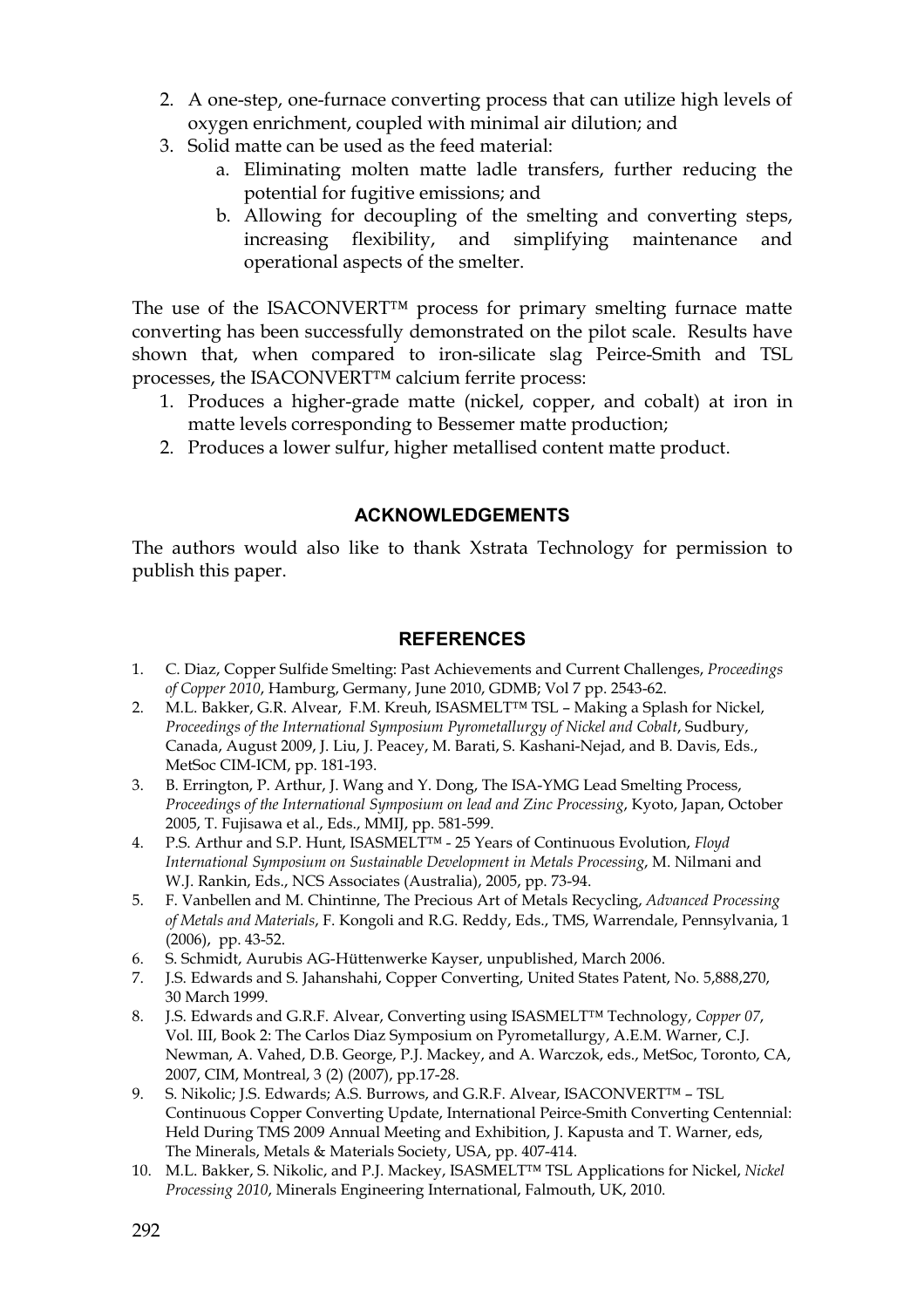- 11. A.E.M. Warner, C.M. Diaz, A.D. Dalvi, P.J. Mackey, A.V. Tarasov, and R.T. Jones, JOM World Nonferrous Smelter Survey Part IV: Nickel: Sulfide, *JOM*, April 2007, pp. 58-72.
- 12. P. Viviers and K. Hines; The New Anglo Platinum Converting Project, *First Extractive Metallurgy Operators' Conference*, AusIMM, Brisbane, 2005, pp. 101-108.
- 13. P. Bartsch, B. Anselmi, and C.R. Fountain, The Radio Hill Project, *PyrosemWA*, E.J. Grimsey and N.D. Stockton, Eds., Murdoch University Press, Perth, 1990.
- 14. PGM matte converting, XT Internal Report, 1996.
- 15. G.A. Bezuidenhout, J.J. Eksteen, W. Wendt, and W. Persson, Implementation of Semtech optical spectrometry system at Lonmin for converter Fe end-point control, *Nickel Processing 2010, Minerals Engineering International*, Falmouth, UK, 2010.
- 16. W.G.L. Davenport et al., Extractive metallurgy of copper 4th ed., Pergamon, Oxford, United Kingdom, 2002.
- 17. A. Yazawa, Y. Takeda, and Y. Waseda, Thermodynamic properties and structure of ferrite slags and their process implications, *Can. Metall. Q.*, vol. 20, 1981, pp. 129–34.
- 18. A. Yazawa and Y. Takeda, Equilibrium relations between liquid copper and calcium-ferrite slag, *Trans. Jpn. Inst. Met.*, vol. 23, 1982, pp. 328–33.
- 19. Y. Takeda, S. Nakazawa, and A. Yazawa, Thermodynamics of calcium-ferrite slags at 1200 and 1300ºC, *Can. Metall. Q.*, vol. 19, 1980, pp. 297–305.
- 20. J.M. Font, Phase equilibrium and minor elements distribution between slag and matte phases in nickel smelting, PhD thesis, Tohoku University, 1999, pp. 63 & 66.
- 21. H.M.Z. Henao, Phase equilibrium between Ni-S or Ni-Fe melt and slag in nickel smelting, PhD thesis, Tohoku University, 2003, pp. 54 & 60.
- 22. C.W. Bale, A.D. Pelton, and W.T. Thompson. Facility for the analysis of Chemical Thermodynamics (FactSage version 6.1), Ecole Polytechnique de Montreal, 2002.
- 23. G.K. Roset, J.W. Matousek, and P.J. Marcantonio, Converting Practices at the Stillwater Precious Metals Smelter, JOM, April 1992, pp. 39-42.
- 24. A.A. Bustos, S.W. Ip, G. O'Connell, G.H. Kaiura, and J.M. Toguri, Converting Simulation at Falconbridge Limited, Extractive Metallurgy of Nickel and Cobalt, G.P. Tyroler and C.A. Landolt, Eds., The Metallurgical Society, Inc, AIME, USA, 1988, pp. 335-354.
- 25. J.S. Diakow, Y.F. Mak, and R.G. Orr, Metallurgy of the Converting Process in the Thompson Smelter, 14th Annual Conference of Metallurgists, Edmonton, Alberta, August 1975, The CIM, Montreal, Quebec, Canada, 1975.
- 26. H.H. Kellogg, Thermochemistry of Nickel-Matte Converting, *Nickel Metallurgy, Vol. I: Extraction and Refining of Nickel, 25th Annual Conference of Metallurgists of CIM*, eds E. Ozberk and S.W. Marcuson, CIM, Montreal, Canada, 1986, pp. 95-128.
- 27. A.E.M. Warner and C.M. Diaz, An Overview of the Metallurgy of Nickel-Copper Matte Converting*, Yazawa International Symposium Metallurgical and Materials Processing: Principles and Technologies*, eds. F. Kongoli, K. Itagaki, C. Yamauchi, and H.Y. Sohn, The Minerals, Metals & Materials Society, USA, 2003, pp. 113-129.
- 28. E. Thyse, G. Akdogan, and J.J. Eksteen, The effect of changes in iron-endpoint during Peirce-Smith converting on PGE-containing nickel converter matte mineralization, *Nickel Processing 2010*, Minerals Engineering International, Falmouth, UK, 2010.



### **Martin L. Bakker**

*Principal Metallurgist, Xstrata Technology* 

Over 20 years experience in ferrous and non-ferrous metallurgy. Awarded BSc.(Hons 1) Industrial Chemistry from UNSW in 1987 with research into preparation and characterisation of Raney nickel catalysts. Awarded

PhD from UNSW in 1990 for research into coke degradation properties in the ironmaking blast furnace. 1990-1992 employed by Pasminco Research Centre, undertaking projects in lead and zinc pyrometallurgy. 1992-2001 employed by Mount Isa Mines Ltd in various technical roles in the copper and lead smelter at Mount Isa, Australia. 2001- 2004 worked at the zinc refinery at the Avonmouth smelter in Bristol, UK, and in the secondary lead smelting plant at Britannia Refined Metals in Northfleet, UK. Returned